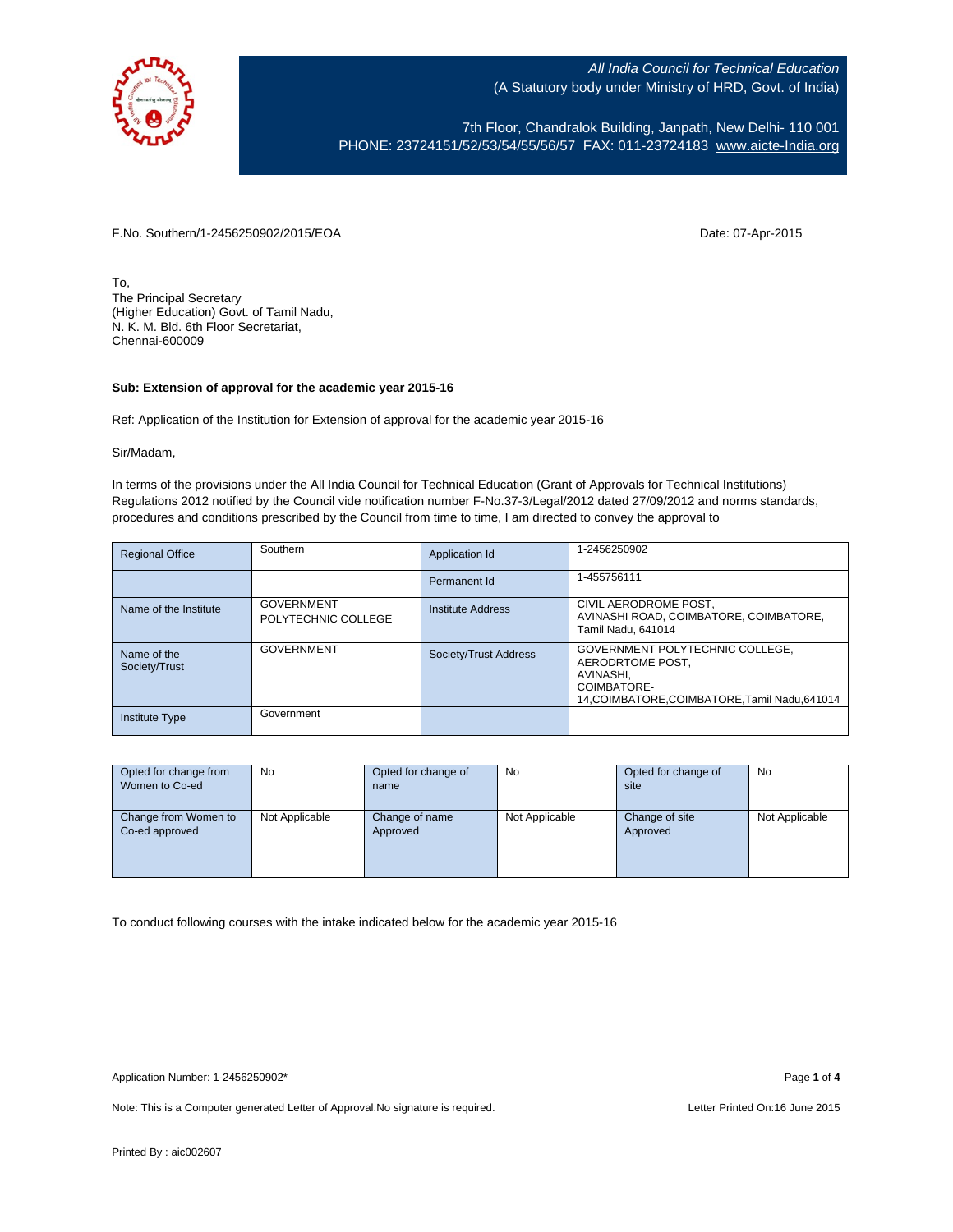

7th Floor, Chandralok Building, Janpath, New Delhi- 110 001 PHONE: 23724151/52/53/54/55/56/57 FAX: 011-23724183 [www.aicte-India.org](http://www.aicte-india.org/)

| Application Id: 1-2456250902                          |              | Course         |                                                                   | <b>Affiliating Body</b>    |                                                      |                |                                  |                     |                     |                                          |
|-------------------------------------------------------|--------------|----------------|-------------------------------------------------------------------|----------------------------|------------------------------------------------------|----------------|----------------------------------|---------------------|---------------------|------------------------------------------|
| Program                                               | Shift        | Level          |                                                                   | Full/Part Time             |                                                      | Intake 2014-15 | Intake Approved for<br>$15 - 16$ | NRI Approval status | PIO Approval status | Foreign Collaboration<br>Approval status |
|                                                       | 1st          | <b>DIPLOMA</b> | <b>CIVIL</b>                                                      | <b>PART</b>                | Directorate of                                       | 30             | 30                               | <b>NA</b>           | <b>NA</b>           |                                          |
| <b>ENGINEERING</b><br>AND<br><b>TECHNOLOGY</b>        | Shift        |                | <b>ENGINEERING</b>                                                | <b>TIME</b>                | Technical<br>Education,<br>Chennai                   |                |                                  |                     |                     | <b>NA</b>                                |
| <b>ENGINEERING</b><br><b>AND</b><br><b>TECHNOLOGY</b> | 1st<br>Shift | <b>DIPLOMA</b> | <b>CIVIL</b><br><b>ENGINEERING</b>                                | <b>FULL</b><br><b>TIME</b> | Directorate of<br>Technical<br>Education,<br>Chennai | 60             | 60                               | NA                  | NA                  | <b>NA</b>                                |
| <b>ENGINEERING</b><br>AND<br><b>TECHNOLOGY</b>        | 1st<br>Shift | <b>DIPLOMA</b> | <b>COMPUTER</b><br><b>ENGINEERING</b>                             | <b>FULL</b><br><b>TIME</b> | Directorate of<br>Technical<br>Education,<br>Chennai | 60             | 60                               | <b>NA</b>           | <b>NA</b>           | <b>NA</b>                                |
| <b>ENGINEERING</b><br>AND<br><b>TECHNOLOGY</b>        | 1st<br>Shift | <b>DIPLOMA</b> | ELECTRICAL AND<br><b>ELECTRONICS</b><br><b>ENGINEERING</b>        | <b>FULL</b><br><b>TIME</b> | Directorate of<br>Technical<br>Education,<br>Chennai | 60             | 60                               | <b>NA</b>           | <b>NA</b>           | <b>NA</b>                                |
| <b>ENGINEERING</b><br><b>AND</b><br><b>TECHNOLOGY</b> | 1st<br>Shift | <b>DIPLOMA</b> | <b>ELECTRICAL AND</b><br><b>ELECTRONICS</b><br><b>ENGINEERING</b> | <b>PART</b><br><b>TIME</b> | Directorate of<br>Technical<br>Education,<br>Chennai | 60             | 60                               | <b>NA</b>           | NA                  | <b>NA</b>                                |
| <b>ENGINEERING</b><br><b>AND</b><br><b>TECHNOLOGY</b> | 1st<br>Shift | <b>DIPLOMA</b> | <b>ELECTRONICS &amp;</b><br><b>COMMUNICATION</b><br><b>ENGG</b>   | <b>FULL</b><br><b>TIME</b> | Directorate of<br>Technical<br>Education,<br>Chennai | 60             | 60                               | <b>NA</b>           | NA                  | <b>NA</b>                                |
| <b>ENGINEERING</b><br><b>AND</b><br><b>TECHNOLOGY</b> | 1st<br>Shift | <b>DIPLOMA</b> | <b>MECHANICAL</b><br><b>ENGINEERING</b>                           | <b>FULL</b><br><b>TIME</b> | Directorate of<br>Technical<br>Education,<br>Chennai | 60             | 60                               | <b>NA</b>           | <b>NA</b>           | NA                                       |
| <b>ENGINEERING</b><br><b>AND</b><br><b>TECHNOLOGY</b> | 1st<br>Shift | <b>DIPLOMA</b> | <b>MECHANICAL</b><br><b>ENGINEERING</b>                           | <b>FULL</b><br><b>TIME</b> | Directorate of<br>Technical<br>Education,<br>Chennai | 60             | 60                               | NA                  | NA                  | <b>NA</b>                                |

Application Number: 1-2456250902\* Page **2** of **4**

Note: This is a Computer generated Letter of Approval.No signature is required. Letter Printed On:16 June 2015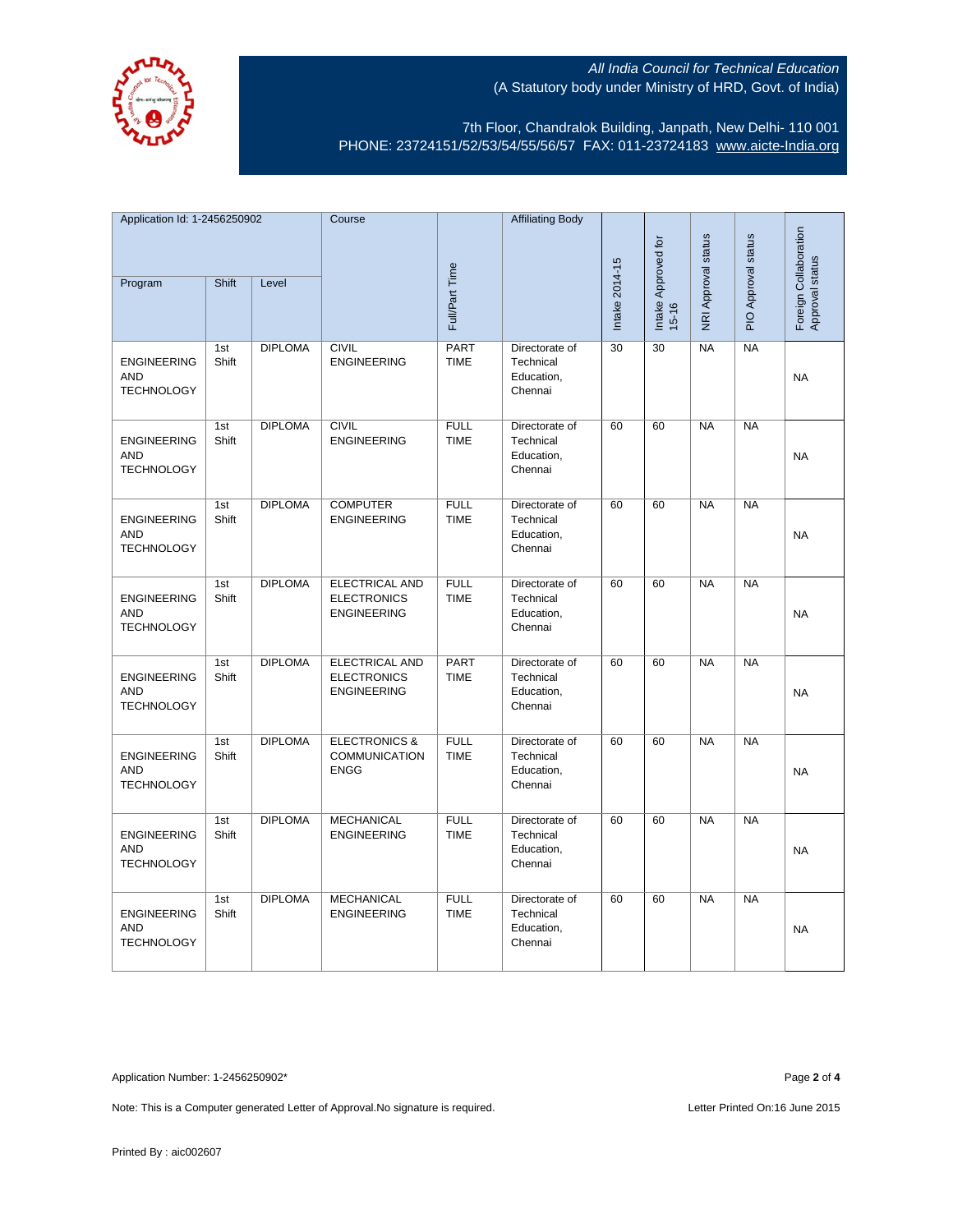

7th Floor, Chandralok Building, Janpath, New Delhi- 110 001 PHONE: 23724151/52/53/54/55/56/57 FAX: 011-23724183 [www.aicte-India.org](http://www.aicte-india.org/)

| Application Id: 1-2456250902                          |              | Course         |                                                                   | <b>Affiliating Body</b>    |                                                      |                |                                  |                     |                     |                                          |
|-------------------------------------------------------|--------------|----------------|-------------------------------------------------------------------|----------------------------|------------------------------------------------------|----------------|----------------------------------|---------------------|---------------------|------------------------------------------|
| Program                                               | Shift        | Level          |                                                                   | Full/Part Time             |                                                      | Intake 2014-15 | Intake Approved for<br>$15 - 16$ | NRI Approval status | PIO Approval status | Foreign Collaboration<br>Approval status |
| <b>ENGINEERING</b><br><b>AND</b><br><b>TECHNOLOGY</b> | 1st<br>Shift | <b>DIPLOMA</b> | <b>MECHANICAL</b><br><b>ENGINEERING</b>                           | <b>PART</b><br><b>TIME</b> | Directorate of<br>Technical<br>Education,<br>Chennai | 60             | 60                               | NA                  | NA                  | <b>NA</b>                                |
| <b>ENGINEERING</b><br><b>AND</b><br><b>TECHNOLOGY</b> | 1st<br>Shift | <b>DIPLOMA</b> | <b>PRODUCTION</b><br><b>ENGINEERING</b>                           | <b>FULL</b><br><b>TIME</b> | Directorate of<br>Technical<br>Education,<br>Chennai | 60             | 60                               | <b>NA</b>           | NA                  | <b>NA</b>                                |
| <b>ENGINEERING</b><br><b>AND</b><br><b>TECHNOLOGY</b> | 2nd<br>Shift | <b>DIPLOMA</b> | <b>CIVIL</b><br><b>ENGINEERING</b>                                | <b>FULL</b><br><b>TIME</b> | Directorate of<br>Technical<br>Education,<br>Chennai | 60             | 60                               | NA                  | NA                  | <b>NA</b>                                |
| <b>ENGINEERING</b><br><b>AND</b><br><b>TECHNOLOGY</b> | 2nd<br>Shift | <b>DIPLOMA</b> | <b>ELECTRICAL AND</b><br><b>ELECTRONICS</b><br><b>ENGINEERING</b> | <b>FULL</b><br><b>TIME</b> | Directorate of<br>Technical<br>Education,<br>Chennai | 60             | 60                               | <b>NA</b>           | NA                  | <b>NA</b>                                |
| <b>ENGINEERING</b><br><b>AND</b><br><b>TECHNOLOGY</b> | 2nd<br>Shift | <b>DIPLOMA</b> | <b>ELECTRONICS &amp;</b><br><b>COMMUNICATION</b><br><b>ENGG</b>   | <b>FULL</b><br><b>TIME</b> | Directorate of<br>Technical<br>Education,<br>Chennai | 60             | 60                               | NA                  | NA                  | <b>NA</b>                                |
| <b>ENGINEERING</b><br><b>AND</b><br><b>TECHNOLOGY</b> | 2nd<br>Shift | <b>DIPLOMA</b> | <b>MECHANICAL</b><br><b>ENGINEERING</b>                           | <b>FULL</b><br><b>TIME</b> | Directorate of<br>Technical<br>Education,<br>Chennai | 60             | 60                               | NA                  | NA                  | <b>NA</b>                                |

Note: Validity of the course details may be verified at www.aicte-india.org>departments>approvals

The above mentioned approval is subject to the condition that GOVERNMENT POLYTECHNIC COLLEGE shall follow and adhere to the Regulations, guidelines and directions issued by AICTE from time to time and the undertaking / affidavit given by the institution along with the application submitted by the institution on portal.

In case of any differences in content in this Computer generated Extension of Approval Letter, the content/information as approved by the Executive Council / General Council as available on the record of AICTE shall be final and binding.

Note: This is a Computer generated Letter of Approval.No signature is required. Letter Printed On:16 June 2015